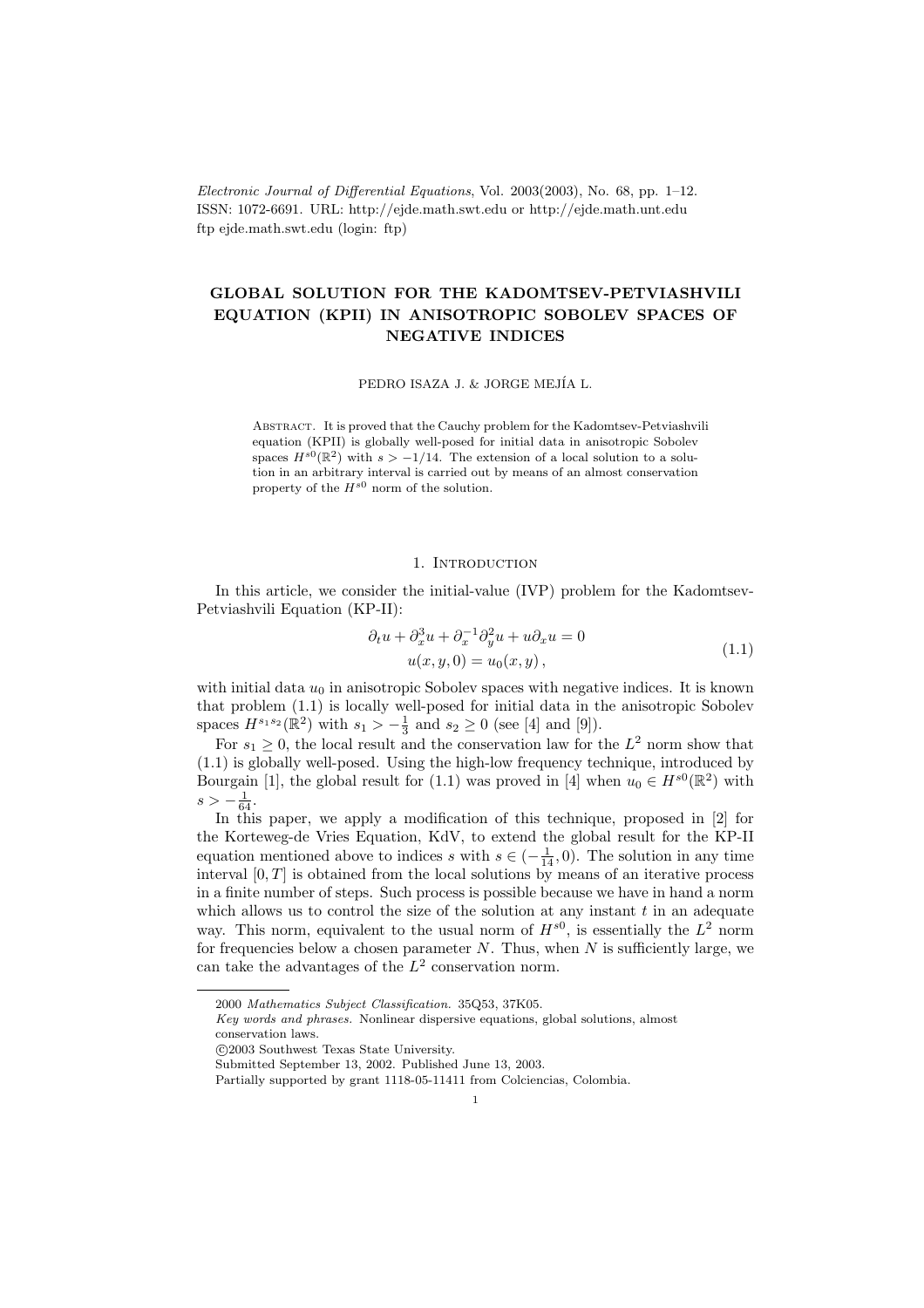To establish our results in a precise manner, we present several definitions and introduce some notation. Our initial data will be in the anisotropic Sobolev space

$$
H^{s0} = H^{s0}(\mathbb{R}^2) := \{ u \in S'(\mathbb{R}^2) : ||u||_s^2 := \int_{\mathbb{R}^2} \langle \xi \rangle^{2s} |\widehat{u}(\zeta)|^2 d\zeta < \infty \},
$$

where  $s < 0$ ,  $S'(\mathbb{R}^2)$  is the space of tempered distributions in  $\mathbb{R}^2$ ,  $\hat{u}$  is the Fourier<br>transform of u in the space variables  $\hat{f} = (\hat{\xi}, \hat{u})$  is the variable in the frequency transform of u in the space variables,  $\zeta = (\xi, \eta)$  is the variable in the frequency space, with  $\xi$  and  $\eta$  corresponding to the space variables x and y, respectively, and the symbol  $\langle \cdot \rangle$  stands for  $1 + |\cdot|$ .

For  $N \in \mathbb{N}$  we define in  $H^{s0}$  an equivalent norm  $\|\cdot\|_{sN}$  by  $\|u\|_{sN} := \|I_N u\|_{L^2}$ , where  $(I_N u)\hat{ }(\zeta) := M(\xi)\hat{u}(\zeta)$  and

$$
M(\xi) := M_N(\xi) := \begin{cases} 1, & \text{if } |\xi| \le N, \\ \frac{|\xi|^s}{N^s}, & \text{if } |\xi| > N. \end{cases}
$$

It is easily seen that

$$
||u||_s \leq ||u||_{sN} \leq CN^{|s|}||u||_s.
$$

The solutions of the problem will be in the space

$$
X_{s\gamma\varepsilon} := \{ u \in S'(\mathbb{R}^3) \mid ||u||^2_{s\gamma\varepsilon} := \int_{\mathbb{R}^3} \langle \xi \rangle^{2s} \langle \sigma \rangle^{2\gamma} \langle \theta \rangle^{2\varepsilon} |\widehat{u}(\lambda)|^2 d\lambda < \infty \},
$$

where  $\gamma \in \mathbb{R}$ ,  $\varepsilon > 0$ ,  $\hat{u}$  is the Fourier transform of u in the space-time variables,  $\lambda = (\zeta, \tau) = (\xi, \eta, \tau)$  is the variable in the frequency space with  $\xi$  and  $\eta$  as before, and  $\tau$  corresponding to the time variable  $t; \sigma := \tau - m(\zeta) \equiv \tau - \xi^3 + \frac{\eta^2}{\xi}$  $\frac{\gamma}{\xi}$ , and  $\theta := \frac{\sigma}{1 + |\xi|^3}$ . We observe that  $m(\zeta) = \xi^3 - \frac{\eta^2}{\xi}$  $\frac{1}{\xi}$  is the symbol associated to the linear part of the KP-II equation.

For  $N \in \mathbb{N}$  we consider in  $X_{s\gamma\varepsilon}$  the equivalent norm  $\|\cdot\|_{s\gamma\varepsilon N}$  defined by

$$
||u||_{s\gamma\varepsilon N}:=||I_N u||_{0\gamma\varepsilon},
$$

where  $(I_N u) \hat{ } (\lambda) = M(\xi) \hat{u}(\lambda)$ . If  $\gamma > \frac{1}{2}$ , then  $X_{s\gamma\xi}$  is continuously embedded in  $C(\mathbb{R} : H^{s_0})$ , the gross of sontinuous bounded functions from the variable t to  $H^{s_0}$ .  $C_b(\mathbb{R}_t; H^{s0})$ , the space of continuous bounded functions from the variable t to  $H^{s0}$ . When we use the norms  $\|\cdot\|_{sN}$  and  $\|\cdot\|_{s\gamma\epsilon N}$  in  $H^{s0}$  and  $X_{s\gamma\epsilon}$ , we will refer to

these spaces as  $H_N^{s0}$  and  $X_{s\gamma \varepsilon N}$ , respectively.

For  $T > 0$  and  $\gamma > \frac{1}{2}$  we define  $X_{s\gamma \in N}[0,T]$  as the set of all restrictions to  $[0,T]$ of the elements of  $X_{s\gamma\varepsilon}$  with norm defined by

$$
||u||_{X_{s\gamma\epsilon N}[0,T]} := \inf \{ ||v||_{s\gamma\epsilon N} : v|_{[0,T]} = u \}.
$$

In our exposition we will make use of the space  $H^{\infty}(\mathbb{R}^2) := \bigcap_{s \in \mathbb{R}} H^s(\mathbb{R}^2)$ , where  $H<sup>s</sup>(\mathbb{R}<sup>2</sup>)$  is the classical Sobolev space of  $L<sup>2</sup>$  type defined by

$$
H^{s}(\mathbb{R}^{2}) := \{ u \in S'(\mathbb{R}^{2}) : \int_{\mathbb{R}^{2}} \langle \zeta \rangle^{2s} |\widehat{u}(\zeta)|^{2} d\zeta < \infty \}.
$$

Our concept of solution comes from Duhamel's formula for problem (1.1). Formally, u is a solution of  $(1.1)$  in  $[0, T]$  if for  $t \in [0, T]$ 

$$
u(t) = W(t)u_0 - \frac{1}{2} \int_0^t W(t - t') \partial_x (u(t'))^2 dt', \qquad (1.2)
$$

where  $\{W(t)\}\$ is the group associated to the linear part of KP-II equation. This is:

$$
[W(t)u_0]^\frown(\zeta) := e^{itm(\zeta)}\widehat{u_0}(\zeta).
$$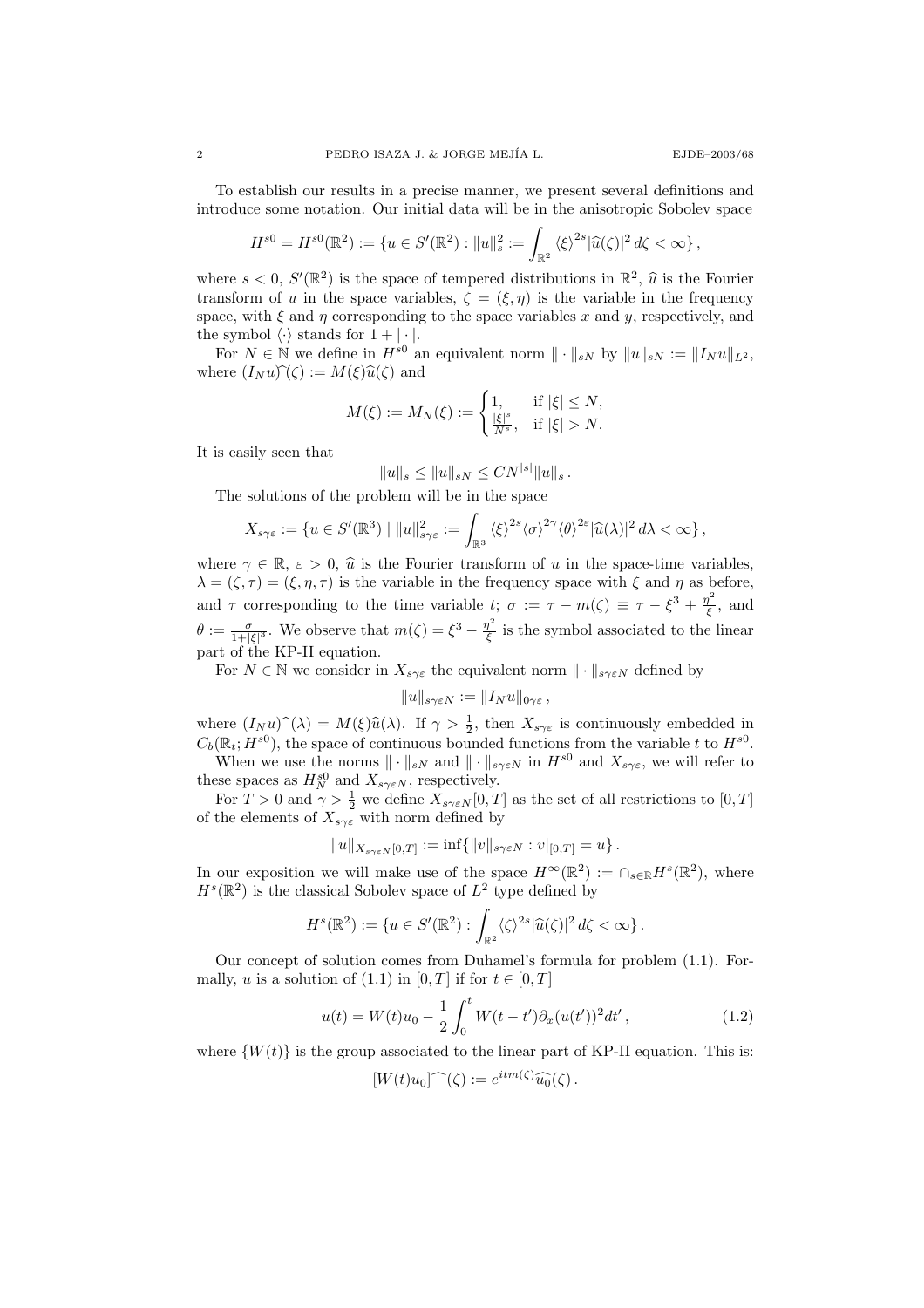In order to stay in the context of the spaces  $X_{s\gamma\varepsilon}$ , we multiply the right side of (1.2) by  $\Psi(T^{-1}t)$ , where  $\Psi \in C_0^{\infty}(\mathbb{R}_t)$ ,  $\Psi \ge 0$ ,  $\Psi \equiv 1$  in  $[0,1]$  and supp  $\Psi \subset [-1,2]$ . In this way, we consider the integral equation

$$
u(t) = \Psi(T^{-1}t)W(t)u_0 - \frac{1}{2}\Psi(T^{-1}t)\int_0^t W(t-t')\partial_x(u(t')^2) dt', \quad t \in \mathbb{R}.
$$
 (1.3)

We can see that, formally, for  $t \in [0, T]$  expressions (1.3) and (1.2) coincide. By a direct calculation, it can be easily established that

$$
\|\Psi(T^{-1} \cdot_t)W(\cdot_t)u_0\|_{s\gamma \varepsilon N} \le C_T \|u_0\|_{sN},\tag{1.4}
$$

where  $C_T$  depends on T but not on N.

For  $\gamma > \frac{1}{2}$  and  $f \in S(\mathbb{R}^3) \cap X_{s(\gamma-1)\varepsilon}$ , where  $S(\mathbb{R}^3)$  is the space of Schwartz functions in  $\mathbb{R}^3$ , we define:

$$
G_T(f)(t) := \frac{1}{2} \Psi(T^{-1}t) \int_0^t W(t - t') f(t') dt',
$$

where  $f(t) := f(\cdot_x, \cdot_y, t)$ . Following a procedure similar to that in the proof in [6, Lemma 3.3], it can be seen that

$$
||G_T(f)||_{s\gamma\epsilon N} \le C_T ||f||_{s(\gamma-1)\epsilon N}.
$$
\n(1.5)

Therefore, since  $S(\mathbb{R}^3) \cap X_{s(\gamma-1)\varepsilon}$  is dense in  $X_{s(\gamma-1)\varepsilon}$ ,  $G_T$  has a unique continuous extension, which we denote again by  $G_T$ , to the space  $X_{s(\gamma-1)\varepsilon}$ .

In the study of the nonlinear part of the equation, an important role is played by the bilinear form  $\partial_x(uv)$ ; more precisely, we have the following result whose proof will be given in section 2.

**Lemma 1.1.** Let  $s \in (-\frac{1}{3}, 0)$ . For  $\gamma > \frac{1}{2}$  and  $\varepsilon > \frac{1}{6}$  such that  $(\frac{1}{3} + s) - (\gamma - \frac{1}{2})$  $(\varepsilon - \frac{1}{6}) \ge 0$ ,  $(\frac{1}{2} + s) - 3(\varepsilon - \frac{1}{6}) \ge 0$ , and  $\frac{1}{3}(\frac{1}{2} + s) - (\gamma - \frac{1}{2}) \ge 0$ , it follows that

$$
\|\partial_x(uv)\|_{s(\gamma-1)\varepsilon N} \le \overline{C} \|u\|_{s\gamma\varepsilon N} \|v\|_{s\gamma\varepsilon N} \quad \forall u, v \in X_{s\gamma\varepsilon},\tag{1.6}
$$

with  $\overline{C}$  independent of N.

Estimates  $(1.4)$ ,  $(1.5)$ , and  $(1.6)$  allow us to define the concept of solution for  $(1.1):$ 

**Definition.** For  $u_0 \in H^{s0}$ ,  $T > 0$ , s,  $\gamma$ , and  $\varepsilon$  as in Lemma 1.1, we say that  $u \in X_{s\gamma\epsilon N}[0,T]$  is a solution of the IVP (1.1) in the interval  $[0,T]$  if there is an extension  $v \in X_{s\gamma \varepsilon N}$  of u, such that

$$
u(t) = W(t)u_0 - G_T(\partial_x v^2)(t) \quad \forall t \in [0, T].
$$

It was proved in [4] that (1.1) is locally well-posed for initial data  $u_0$  in  $H^{s0}$  with  $s > -\frac{1}{3}$ . More precisely, the theorems of existence and uniqueness of local solutions were proved there. The proofs of continuous dependence on the initial data and of regularity follow the same procedure applied in [5] for the corresponding proofs in the case  $s > 0$ .

In this paper we will obtain global solution for initial data in  $H^{s0}$  with  $s > -\frac{1}{14}$ . In this case, the extension from a local solution  $u$  to a solution in an arbitrary interval  $[0, T]$  is carried out by keeping control of the norm  $||u(T)||_{sN}$  with the use of the homogeneity properties of the KP equation and the aid of an almost conservation law which uses a cancellation effect expressed by the following estimate of a new bilinear form.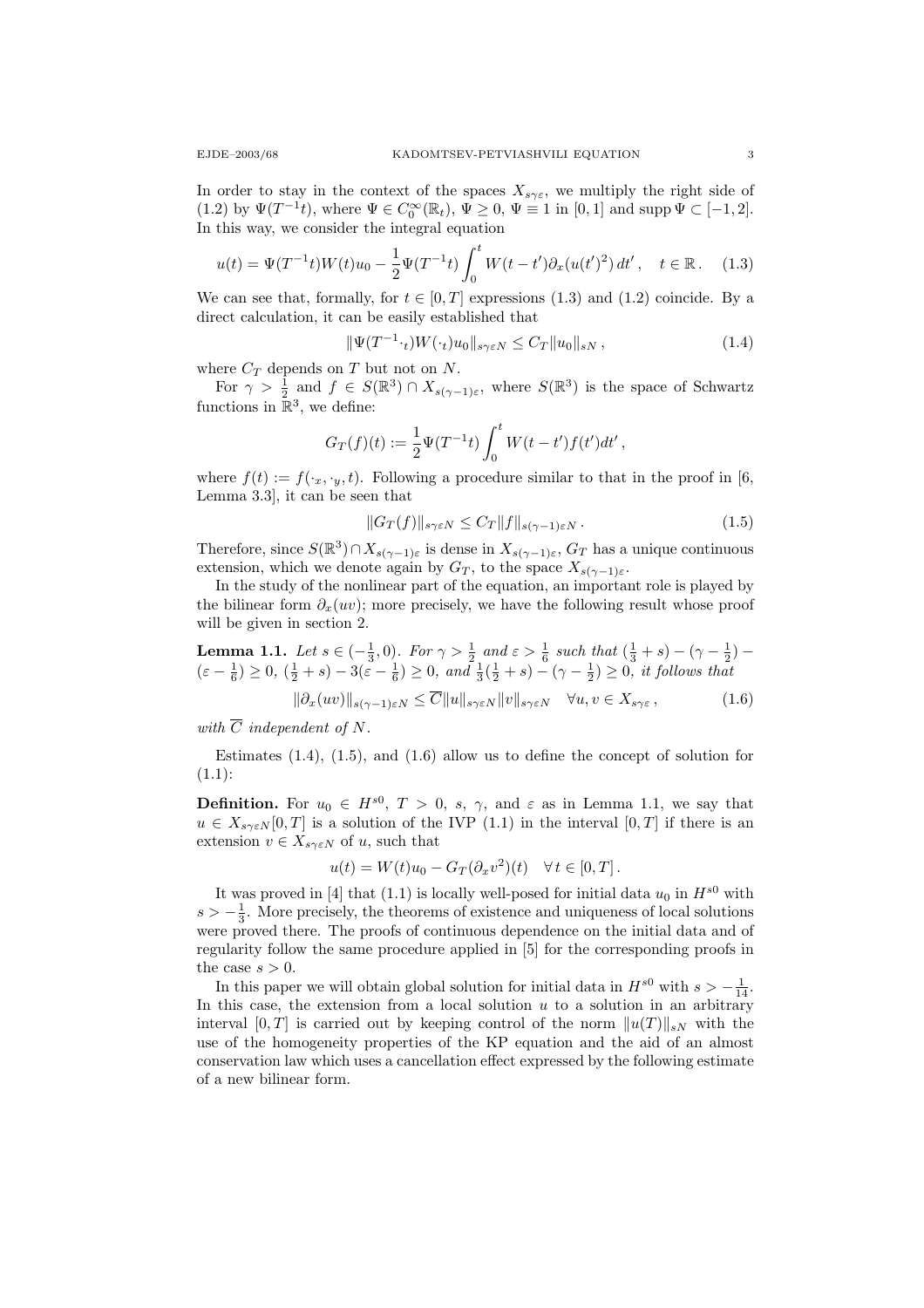**Lemma 1.2.** For  $s \in (-\frac{1}{4},0)$ , let  $\gamma > \frac{1}{2}$ , and  $\varepsilon > \frac{1}{6}$  be chosen to satisfy the hypotheses of Lemma 1.1 and the condition  $(\frac{1}{2} - \gamma) + \frac{2}{3}(\frac{1}{4} + s) > 0$  (i.e.,  $2|s| < 2-3\gamma$ ), then, for  $\alpha \in (2|s|, 2-3\gamma)$  it follows that

$$
\|\partial_x[(I_Nu)(I_Nv) - I_N(uv)]\|_{0,\gamma-1,0} \le CN^{-\alpha} \|I_Nu\|_{0\gamma\varepsilon} \|I_Nv\|_{0\gamma\varepsilon}.
$$
 (1.7)

The proof of this lemma will be given in section 3. Finally, in section 4 we will prove our main result, whose precise formulation is:

Theorem 1.3. For  $s \in (-\frac{1}{14}, 0)$ ,  $T > 0$ , and  $u_0 \in H^{s0}$  with  $\partial_x^{-1}u_0 \in S'(\mathbb{R}^2)$ (i.e.,  $\frac{\widehat{u_0}}{i\xi} \in S'(\mathbb{R}^2)$ ), there exists  $N > 0$  such that problem (1.1) has a solution in  $X_{s\gamma\epsilon N}[\dot{0},T].$ 

Note that the role played by  $N$  is merely technical and also that the obtained solution is in

$$
X_{s\gamma\varepsilon}[0,T] := \{v|_{[0,T]} \mid v \in X_{s\gamma\varepsilon}\}.
$$

Through this article, the letter C will denote diverse constants and the notation  $x \sim y$ , for two variables x and y, will mean the existence of positive constants  $C_1$ and  $C_2$  such that  $C_1|x| \le |y| \le C_2|x|$ .

#### 2. Proof of Lemma 1.1

It was proved in [4] that, under the hypotheses of Lemma 1.1, the following estimate takes place:

$$
\|\partial_x(uv)\|_{s(\gamma-1)\varepsilon} \le C \|u\|_{s\gamma\varepsilon} \|v\|_{s\gamma\varepsilon}.
$$
\n(2.1)

If  $\lambda_1 = (\zeta_1, \tau_1), \lambda_2 = (\zeta_2, \tau_2) = (\zeta - \zeta_1, \tau - \tau_1) = \lambda - \lambda_1; \sigma_1 = \sigma(\zeta_1, \tau_1), \sigma_2 =$  $\sigma(\zeta_2, \tau_2); \theta_1 = \theta(\zeta_1, \tau_1), \theta_2 = \theta(\zeta_2, \tau_2)$ , estimate (2.1) is equivalent to the estimate

$$
\int_{\mathbb{R}^6} \widetilde{K}(\lambda, \lambda_1) f(\lambda_1) g(\lambda_2) h(\lambda) d\lambda_1 d\lambda
$$
\n
$$
:= \int_{\mathbb{R}^6} \frac{|\xi| \langle \theta \rangle^{\varepsilon}}{\langle \sigma \rangle^{1-\gamma} \langle \sigma_1 \rangle^{\gamma} \langle \sigma_2 \rangle^{\gamma} \langle \theta_1 \rangle^{\varepsilon} \langle \theta_2 \rangle^{\varepsilon}} \frac{\langle \xi \rangle^s}{\langle \xi_1 \rangle^s \langle \xi_2 \rangle^s} f(\lambda_1) g(\lambda_2) h(\lambda) d\lambda_1 d\lambda \qquad (2.2)
$$
\n
$$
\leq C \|h\| \|f\| \|g\|,
$$

where f, g,  $h \geq 0$  and  $\|\cdot\| := \|\cdot\|_{L^2_{\lambda}}$ . Using duality, estimate (1.6) is equivalent to:

$$
\int_{\mathbf{R}^6} \frac{|\xi| \langle \theta \rangle^{\epsilon}}{\langle \sigma \rangle^{1-\gamma} \langle \sigma_1 \rangle^{\gamma} \langle \sigma_2 \rangle^{\gamma} \langle \theta_1 \rangle^{\epsilon} \langle \theta_2 \rangle^{\epsilon}} \frac{M(\xi)}{M(\xi_1) M(\xi_2)} f(\lambda_1) g(\lambda_2) h(\lambda) d\lambda_1 d\lambda
$$
\n
$$
\leq \overline{C} \|h\| \|f\| \|g\|.
$$
\n(2.3)

In this way, to establish (2.3) it suffices to prove that

$$
\frac{M(\xi)}{M(\xi_1)M(\xi_2)} \le C \frac{\langle \xi \rangle^s}{\langle \xi_1 \rangle^s \langle \xi_2 \rangle^s},\tag{2.4}
$$

with C independent of N. In the proof of  $(2.4)$  we will take into account that

$$
1 \leq 2^{|s|} \frac{\langle \xi \rangle^s}{\langle \xi_1 \rangle^s \langle \xi_2 \rangle^s} \,,
$$

and besides that, for  $s < 0$ ,  $M(\xi) \leq 1$ .

By a symmetry argument it is sufficient to analyze the following cases: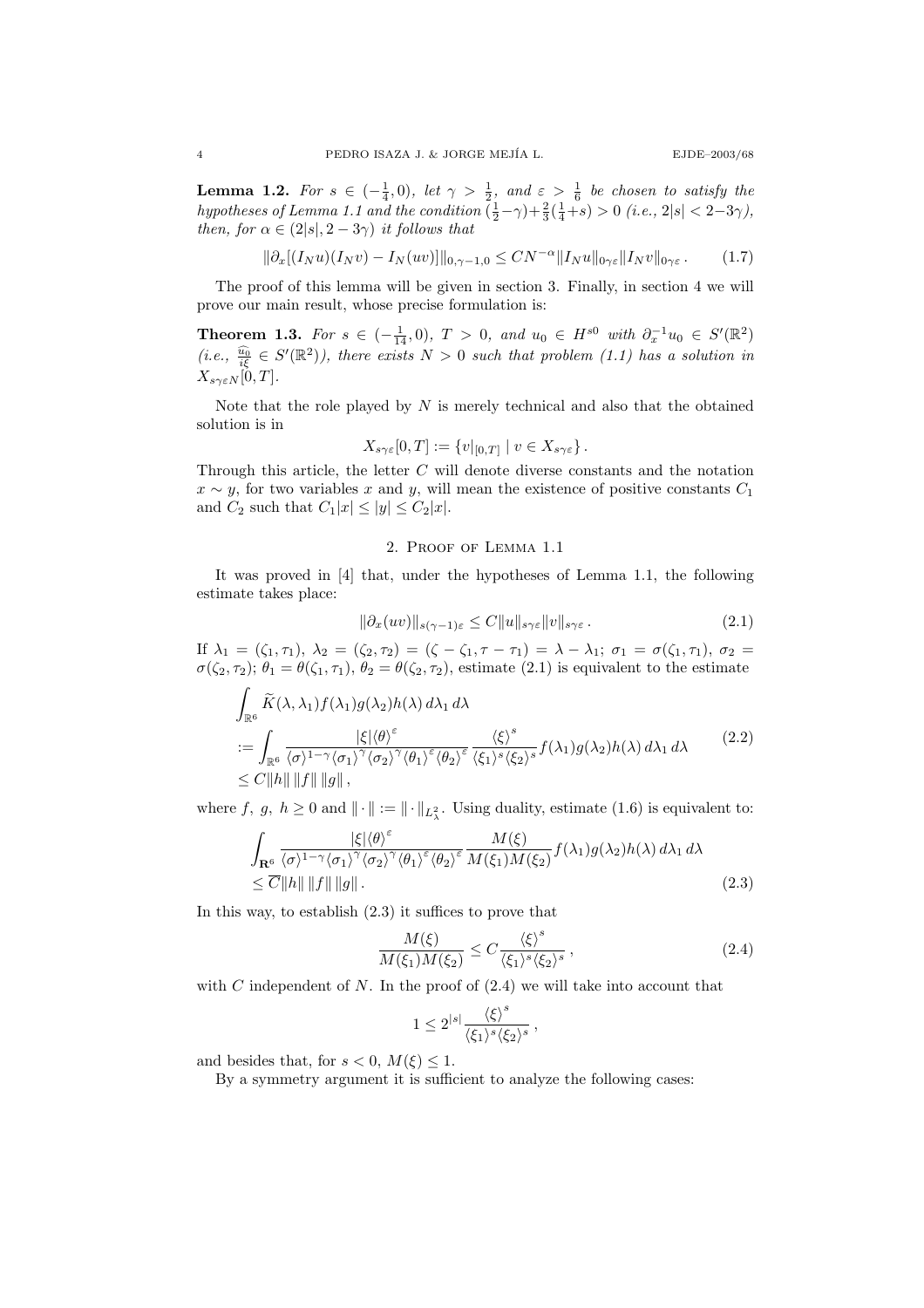(i)  $|\xi_1| \leq \frac{N}{2} \wedge |\xi_2| \leq \frac{N}{2}$ . Therefore,

$$
\frac{M(\xi)}{M(\xi_1)M(\xi_2)} = M(\xi) \le 1 \le 2^{|s|} \frac{\langle \xi \rangle^s}{\langle \xi_1 \rangle^s \langle \xi_2 \rangle^s}.
$$

(ii)  $|\xi_1| \geq \frac{N}{2} \wedge |\xi_2| \leq 1$ . Then,  $|\xi| \sim |\xi_1| \sim \langle \xi \rangle \sim \langle \xi_1 \rangle$  and  $\langle \xi_2 \rangle \sim 1$ . Hence,

$$
\frac{M(\xi)}{M(\xi_1)M(\xi_2)}\leq C\frac{\frac{|\xi|^s}{N^s}}{\frac{|\xi_1|^s}{N^s}1}\leq C\frac{\left\langle \xi\right\rangle^s}{\left\langle \xi_1\right\rangle^s\left\langle \xi_2\right\rangle^s} \, .
$$

(iii)  $\frac{N}{2} \le |\xi_1| \le N \wedge 1 \le |\xi_2| \le \frac{N}{2}$ . Thus,

$$
\frac{M(\xi)}{M(\xi_1)M(\xi_2)} = M(\xi) \le 1 \le 2^{|s|} \frac{\langle \xi \rangle^s}{\langle \xi_1 \rangle^s \langle \xi_2 \rangle^s}.
$$

(iv)  $N \leq |\xi_1| \wedge 1 \leq |\xi_2| \leq \frac{N}{2}$ . Then,  $|\xi| \geq \frac{N}{2}$ ,  $|\xi| \sim \langle \xi \rangle$ , and  $|\xi_1| \sim \langle \xi_1 \rangle$ . Therefore,

$$
\frac{M(\xi)}{M(\xi_1)M(\xi_2)}\leq C\frac{\frac{|\xi|^s}{N^s}}{\frac{|\xi_1|^s}{N^s}1}\leq C\frac{\left\langle\xi\right\rangle^s}{\left\langle\xi_1\right\rangle^s}\leq C\frac{\left\langle\xi\right\rangle^s\left\langle\xi_2\right\rangle^{|s|}}{\left\langle\xi_1\right\rangle^s}=C\frac{\left\langle\xi\right\rangle^s}{\left\langle\xi_1\right\rangle^s\left\langle\xi_2\right\rangle^s}\,.
$$

(v)  $|\xi_1| \geq \frac{N}{2} \wedge |\xi_2| \geq \frac{N}{2}$ . Thus,  $|\xi_1| \sim \langle \xi_1 \rangle$  and  $|\xi_2| \sim \langle \xi_2 \rangle$ . If  $|\xi| \leq 1$ , then  $\langle \xi \rangle \sim 1$  and

$$
\frac{M(\xi)}{M(\xi_1)M(\xi_2)}\leq C\frac{1}{N^{2\lvert s\rvert}|\xi_1|^s|\xi_2|^s}\leq C\frac{\left\langle\xi\right\rangle^s}{N^{2\lvert s\rvert}\left\langle\xi_1\right\rangle^s\left\langle\xi_2\right\rangle^s}\leq C\frac{\left\langle\xi\right\rangle^s}{\left\langle\xi_1\right\rangle^s\left\langle\xi_2\right\rangle^s}\,.
$$

If  $1 \leq |\xi| \leq N$ , then  $\frac{|\xi|}{N} \leq 1$ ,  $\frac{|\xi|^s}{N^s} \geq 1$ , and  $|\xi| \sim \langle \xi \rangle$ . Therefore,

$$
\frac{M(\xi)}{M(\xi_1)M(\xi_2)} \leq C \frac{1}{N^{2|s|}|\xi_1|^s |\xi_2|^s} \leq C \frac{\frac{|\xi|^s}{N^s}}{N^{2|s|}|\xi_1|^s |\xi_2|^s}
$$

$$
\leq C \frac{\langle \xi \rangle^s}{N^{|s|} \langle \xi_1 \rangle^s \langle \xi_2 \rangle^s} \leq C \frac{\langle \xi \rangle^s}{\langle \xi_1 \rangle^s \langle \xi_2 \rangle^s}.
$$

If  $N \leq |\xi|$ , then

$$
\frac{M(\xi)}{M(\xi_1)M(\xi_2)} \leq C \frac{\frac{|\xi|^s}{N^s}}{N^{2|s|}|\xi_1|^s|\xi_2|^s} \leq C \frac{\langle \xi \rangle^s}{N^{|s|} \langle \xi_1 \rangle^s \langle \xi_2 \rangle^s} \leq C \frac{\langle \xi \rangle^s}{\langle \xi_1 \rangle^s \langle \xi_2 \rangle^s} \,.
$$

Which completes the proof.

## 3. Proof of Lemma 1.2

We begin this section by describing the procedure that leads to an almost conservation law, according to which, for a solution  $v$  of problem  $(1.1)$  in the interval  $[0, 1]$ , the size of  $||v(1)||_{sN}$  is controlled by the size of  $||v(0)||_{sN}$ . In the description of this procedure, the necessity of estimate (1.7) comes out in a natural way.

Let  $v_0 \in H^{\infty}(\mathbb{R}^2)$  with  $\partial_x^{-1} v_0 \in H^{\infty}(\mathbb{R}^2)$ . If  $w \in X_{s\gamma \in N}$  is such that  $v := w|_{[0,1]}$  is a solution of the IVP  $(1.1)$  with initial datum  $v_0$ , then, from a regularity theorem for problem (1.1) (see [5, Theorem IV]) and from the application of standard techniques of the theory of semigroups, we can conclude that  $v(t)$  and  $\partial_x^{-1}v(t)$  are in  $H^{\infty}(\mathbb{R}^2)$ , and

$$
v'(t) + \partial_x^3 v(t) + \partial_x^{-1} \partial_y^2 v(t) + v(t) \partial_x v(t) = 0 \quad \text{in} \quad H^\infty(\mathbb{R}^2), \ \forall t \in [0, 1]. \tag{3.1}
$$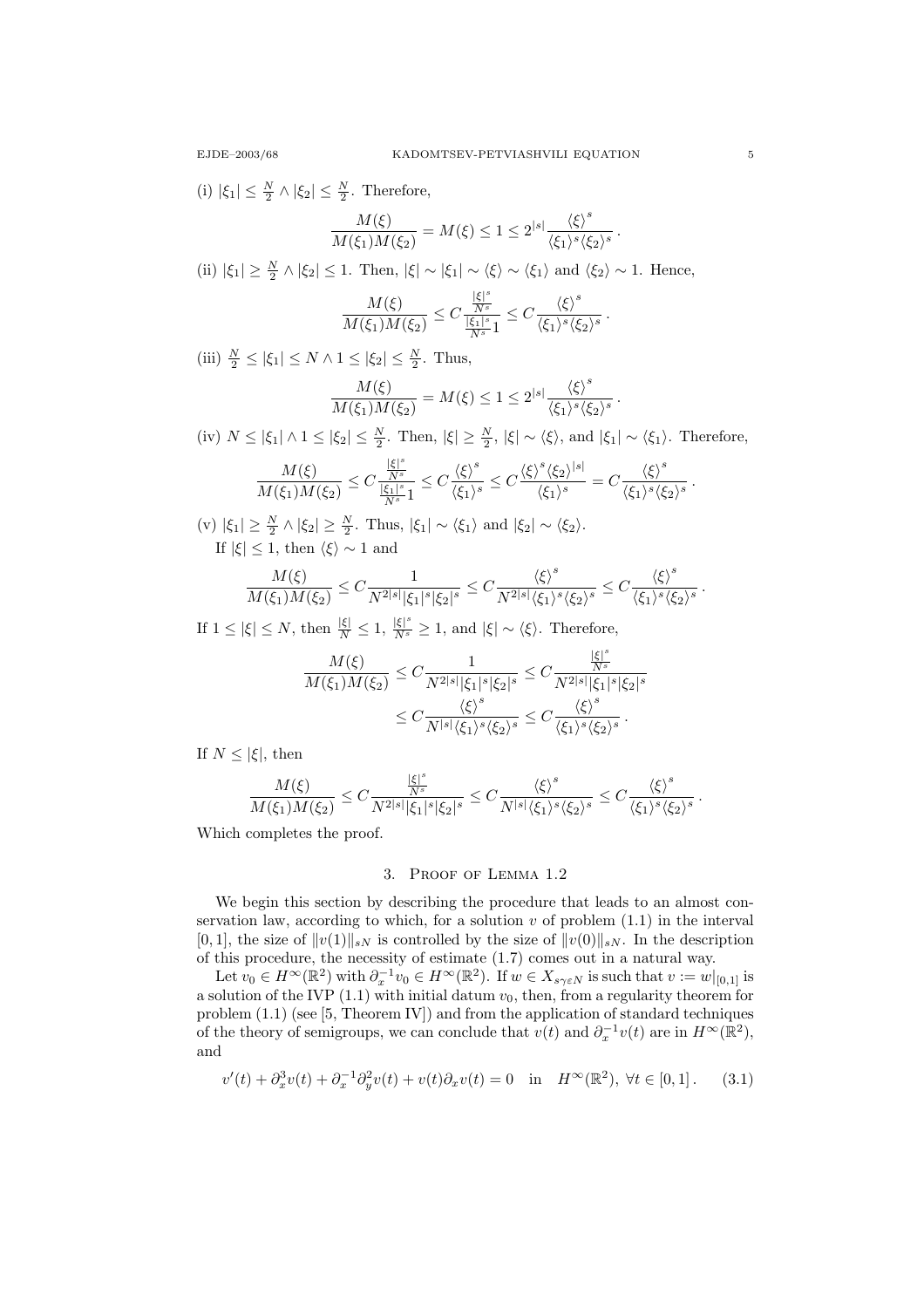When we apply the operator  $I_N$  to the equation above and take the inner product in  $L^2(\mathbb{R}^2)$  with  $I_N v(t)$ , we obtain

$$
\frac{1}{2}\frac{d}{dt}\|I_Nv(t)\|_{L^2}^2 + \frac{1}{2}\int_{\mathbb{R}^2} (\partial_x I_N(v(t)^2))I_Nv(t)dxdy = 0.
$$

Taking into account that  $\frac{1}{2} \int_{\mathbb{R}^2} (\partial_x (I_N v(t))^2) I_N v(t) dx dy = 0$ , and denoting by  $\chi$  the characteristic function of the interval  $[0, 1]$ , an integration with respect to t in  $[0, 1]$ yields

$$
||I_N v(1)||_{L^2}^2 = ||I_N v_0||_{L^2}^2 - \int_0^1 \langle \partial_x [I_N(v(t)^2) - (I_N v(t))^2], I_N v(t) \rangle dt
$$
  
\n
$$
\leq ||I_N v_0||_{L^2}^2 + |\int_{-\infty}^{+\infty} \langle \chi(t) \partial_x [I_N(w(t)^2) - (I_N w(t))^2], \chi(t) I_N w(t) \rangle dt|
$$
  
\n
$$
\leq |I_N v_0||_{L^2}^2 + C||\chi(\cdot_t)\partial_x [I_N(w^2) - (I_N w)^2]||_{0,\gamma^- - 1,0} ||\chi(\cdot_t) I_N w||_{0,1 - \gamma^-,0}
$$
  
\n
$$
\leq |I_N v_0||_{L^2}^2 + C||\partial_x [I_N(w^2) - (I_N w)^2]||_{0,\gamma^- - 1,0} ||I_N w||_{0,(1 - \gamma^-)^+,0},
$$
\n(3.2)

where  $\langle \cdot, \cdot \rangle$  is the inner product in  $L^2(\mathbb{R}^2), \frac{1}{2} < \gamma^- < \gamma$ , and, in the last inequality we have used the following lemma of technical character.

**Lemma 3.1.** If  $\overline{\gamma} \in (0, \frac{1}{2})$  and  $\overline{\gamma} < \overline{\gamma}^+ < \frac{1}{2}$ , then

$$
\|\chi(\cdot_t)u\|_{0\overline{\gamma}0} \le C\|u\|_{0\overline{\gamma}{}^+0},\tag{3.3}
$$

$$
\|\chi(\cdot_t)u\|_{0,(-\overline{\gamma}^+),0} \le C\|u\|_{0,-\overline{\gamma},0}.
$$
\n(3.4)

*Proof.* We prove (3.3) only, since (3.4) follows from (3.3) by duality. For  $u \in$  $S(\mathbb{R}^3)\cap X_{0\overline{\gamma}{}^+0},$ 

$$
\|\chi(\cdot)u\|_{0\overline{\gamma}0}^2 = \iint \langle \sigma \rangle^{2\overline{\gamma}} |[\hat{\chi} *_{\tau} \hat{u}(\zeta, \cdot_{\tau})](\tau)|^2 d\tau d\zeta
$$
  
\n
$$
\leq C \iint \left|[\chi(\cdot_t) \widehat{u(\cdot_t)}(\zeta)]^{-t}(\tau)|^2 d\tau d\zeta
$$
  
\n
$$
+ C \iint |\tau|^{2\overline{\gamma}} |[\hat{\chi} *_{\tau} \hat{u}(\zeta, \cdot_{\tau})](\tau + m(\zeta))|^2 d\tau d\zeta =: I + II.
$$
 (3.5)

Using Plancherel identity in the variable  $t$  we obtain

$$
I \leq C \iint |\chi(t)\widehat{u(t)}(\zeta)|^2 dt d\zeta \leq C \iint |\widehat{u(t)}(\zeta)|^2 dt d\zeta
$$
  
=  $C \iint |\widehat{u}(\zeta,\tau)|^2 d\zeta d\tau = ||u||_{000}^2 \leq ||u||_{0\overline{\gamma}+0}.$  (3.6)

To estimate II we use the following Leibniz formula for fractional derivatives proved in [7]: If  $\beta \in (0,1)$  and  $1 < q < \infty$ , then

$$
||D^{\beta}(fg) - f D^{\beta}g||_{L^{q}(\mathbb{R})} \leq C||g||_{L^{\infty}(\mathbb{R})}||D^{\beta}f||_{L^{q}(\mathbb{R})}. \tag{3.7}
$$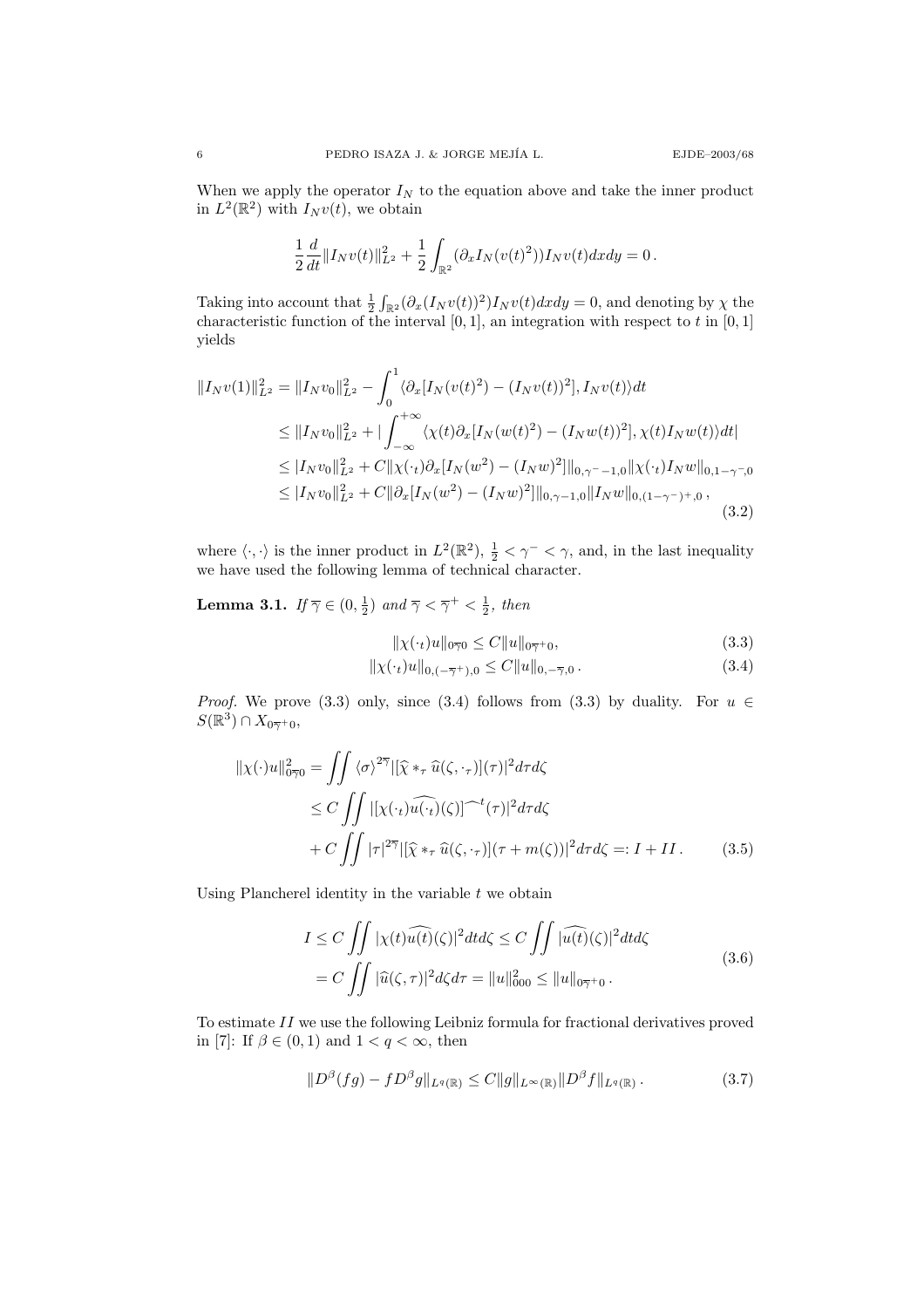Therefore, an application of Plancherel identity and of estimate (3.7) with  $q = 2$ gives us

$$
II = C \int ||D_t^{\overline{\gamma}}[e^{-i(\cdot_t)m(\zeta)}\chi(\cdot_t)\widehat{u(\cdot_t)}(\zeta)||_{L_t^2}^2 d\zeta
$$
  
\n
$$
\leq C \int ||D_t^{\overline{\gamma}}[e^{-i(\cdot_t)m(\zeta)}\widehat{u(\cdot_t)}(\zeta)||_{L_t^2}^2 ||\chi(\cdot_t)||_{L_t^{\infty}}^2 d\zeta
$$
  
\n
$$
+ C \int ||e^{-i(\cdot_t)m(\zeta)}\widehat{u(\cdot_t)}(\zeta)D_t^{\overline{\gamma}}\chi(\cdot_t)||_{L_t^2}^2 d\zeta
$$
  
\n
$$
\leq C ||u||_{0\overline{\gamma}0}^2 + C \int ||e^{-i(\cdot_t)m(\zeta)}\widehat{u(\cdot_t)}(\zeta)||_{L_t^2}^2 ||D_t^{\overline{\gamma}}\chi(\cdot_t)||_{L_{t^2}}^2 d\zeta,
$$
\n(3.8)

where p and p' are conjugate exponents. If we choose p in such a way that  $\frac{1}{2} - \frac{1}{2p} =$  $\overline{\gamma}^+$ , then  $H^{\overline{\gamma}^+}(\mathbb{R}_t) \hookrightarrow L^{2p}(\mathbb{R}_t)$ . Bearing in mind that the inverse Fourier transform operator is bounded from  $L^{\frac{2p'}{2p'-1}}(\mathbb{R})$  to  $L^{2p'}(\mathbb{R})$ ; it follows from (3.8) that

$$
II \leq C \|u\|_{0\overline{\gamma}0}^2 + C \int \|e^{-i(\cdot_t)m(\zeta)}\widehat{u(\cdot_t)}(\zeta)\|_{H_t^{\overline{\gamma}+}}^2 d\zeta \cdot \| (D_t^{\overline{\gamma}} \chi)^{-t} \|^2_{L^{\frac{2p'}{2p'-1}}(\mathbb{R}_\tau)}.
$$

Since  $\frac{2p'}{2p'-1} = \frac{1}{1-\overline{\gamma}+}$  and  $|\widehat{\chi}(\tau)| \leq \frac{C}{\langle \tau \rangle}$ , we have

$$
\|(D_t^{\overline{\gamma}} \chi)^{\sim t}\|_{L^{\frac{2p'}{2p'-1}}} \leq C \bigl(\int_{-\infty}^{+\infty} \frac{d\tau}{\langle \tau \rangle^{\frac{1-\overline{\gamma}}{1-\overline{\gamma}+}}} \bigr)^{1-\overline{\gamma}^+} < \infty \, .
$$

Therefore,

$$
II \le C \|u\|_{0\overline{\gamma}0}^2 + C \|u\|_{0\overline{\gamma}+0}^2. \tag{3.9}
$$

From (3.5), (3.6), and (3.9) we obtain (3.3) for  $u \in S(\mathbb{R}^3) \cap X_{0\overline{y}}$  for  $X_{0\overline{y}}$  The result of the lemma follows from a density argument.  $\hfill \Box$ 

Proof of Lemma 1.2. We use the notation introduced in the proof of Lemma 1.1. Reasoning by duality, estimate (1.7) is equivalent to the estimate

$$
\iint K(\lambda, \lambda_1) f(\lambda_1) g(\lambda_2) h(\lambda) d\lambda_1 d\lambda
$$
  
:= 
$$
\int_{\mathbb{R}^3_\lambda} \int_{\mathbb{R}^3_{\lambda_1}} \frac{|\xi|}{\langle \sigma \rangle^{1-\gamma} \langle \sigma_1 \rangle^{\gamma} \langle \theta_1 \rangle^{\varepsilon} \langle \sigma_2 \rangle^{\gamma} \langle \theta_2 \rangle^{\varepsilon} M(\xi_1) M(\xi_2)} f(\lambda_1) g(\lambda_2) h(\lambda) d\lambda_1 d\lambda
$$
  

$$
\leq C N^{-\alpha} \|h\| \|f\| \|g\|.
$$
 (3.10)

For  $A \subseteq \mathbb{R}^6$ , we will denote by  $J_A$  the integral over the set A of the former integrand. By a symmetry argument, it suffices to show that

$$
J := \sum_{i=1}^{4} J_{A_i} \le CN^{-\alpha} ||h|| \, ||f|| \, ||g|| \,, \tag{3.11}
$$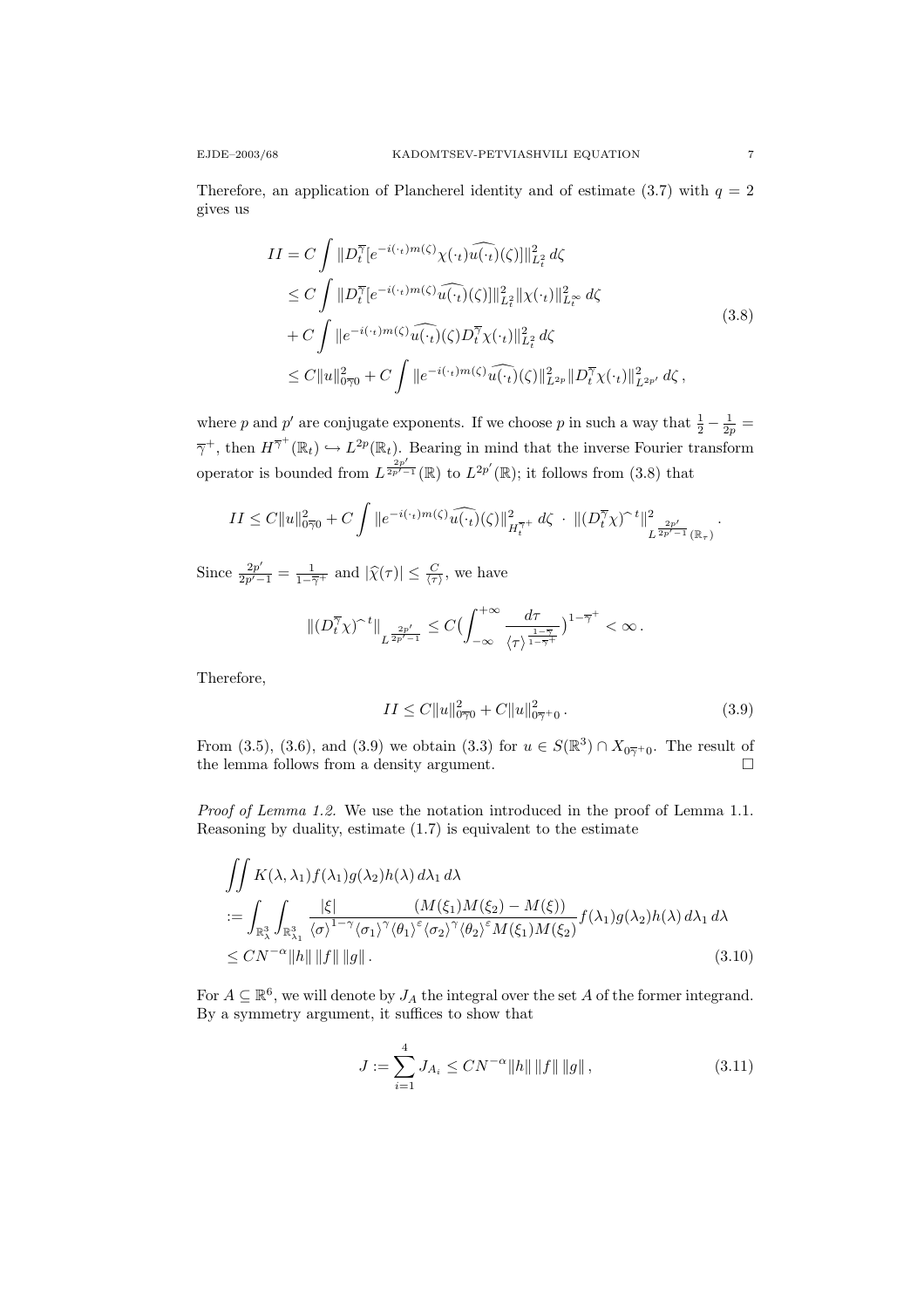where

$$
A_1 := \{ (\lambda, \lambda_1) \mid |\xi_1| \le \frac{N}{2} \land |\xi_2| \le \frac{N}{2} \},
$$
  
\n
$$
A_2 := \{ (\lambda, \lambda_1) \mid |\xi_1| \ge \frac{N}{2} \land |\xi_2| \le 1 \},
$$
  
\n
$$
A_3 := \{ (\lambda, \lambda_1) \mid |\xi_1| \ge \frac{N}{2} \land 1 < |\xi_2| < N \}, \text{ and}
$$
  
\n
$$
A_4 := \{ (\lambda, \lambda_1) \mid |\xi_1| \ge \frac{N}{2} \land |\xi_2| \ge N \}.
$$

For the rest of this article, we will use the notation

$$
L(\xi_1, \xi_2) := \frac{M(\xi_1)M(\xi_2) - M(\xi)}{M(\xi_1)M(\xi_2)}.
$$
\n(3.12)

*Estimate of*  $J_{A_1}$ : For  $(\lambda, \lambda_1) \in A_1$  we have that  $L(\xi_1, \xi_2) = 0$ . Thus

$$
J_{A_1} = 0.\t\t(3.13)
$$

Estimate of  $J_{A_2}$ : For  $(\lambda, \lambda_1) \in A_2$ , an application of the mean value theorem leads to

$$
|L(\xi_1, \xi_2)| = \left| \frac{M(\xi_1) - M(\xi_1 + \xi_2)}{M(\xi_1)} \right| \le \frac{N^{|s|}}{M(\xi_1)} \left| \frac{1}{|\xi_1|^{|s|}} - \frac{1}{|\xi_1 + \xi_2|^{|s|}} \right|
$$
  

$$
\le C \frac{N^{|s|} |\xi_2|}{M(\xi_1)|\xi_1|^{|s|+1}} \le C \frac{N^{|s|} |\xi_2|}{\frac{N^{|s|}}{|\xi_1|^{|s|}} |\xi_1|^{|s|+1}}
$$
  

$$
\le \frac{C}{|\xi_1|} \le \frac{C}{N} \le \frac{C}{N} \frac{\langle \xi_1 \rangle^{|s|} \langle \xi_2 \rangle^{|s|}}{\langle \xi \rangle^{|s|}}.
$$

In this way, taking into account the definition of the kernel  $\widetilde{K}$  in (2.2), it follows that  $K(\lambda, \lambda_1) \leq \frac{C}{N} \widetilde{K}(\lambda, \lambda_1)$  and therefore, according to estimate (2.2),

$$
J_{A_2} \le \frac{C}{N} \|h\| \|f\| \|g\| \le CN^{-\alpha} \|h\| \|f\| \|g\|.
$$
 (3.14)

Estimate of  $J_{A_3}$ : For  $(\lambda, \lambda_1) \in A_3$ ,

$$
|L(\xi_1,\xi_2)| = \left|\frac{M(\xi_1) - M(\xi_1 + \xi_2)}{M(\xi_1)}\right|.
$$

When  $\left(\frac{N}{2} \leq |\xi_1| \leq N \wedge |\xi| \geq N\right)$  or  $\left(N \leq |\xi_1| \leq \frac{3N}{2} \wedge 1 \leq |\xi_2| \leq \frac{N}{2}\right)$  or  $|\xi_1| \geq \frac{3N}{2}$ , from an application of the mean value theorem we have

$$
|L(\xi_1, \xi_2)| \le C \frac{N^{|s|}}{M(\xi_1)} \frac{|\xi_2|}{|\xi_1|^{|s|+1}} \le C \frac{|\xi_2|}{|\xi_1|}.
$$

If  $\frac{N}{2} \leq |\xi_1| \leq N$  and  $|\xi| \leq N$ , then  $L(\xi_1, \xi_2) = 0$ . If  $N \leq |\xi_1| \leq \frac{3N}{2}$  and  $\frac{N}{2} \leq |\xi_2| \leq N$ , then

$$
|L(\xi_1, \xi_2)| \le 1 + \frac{M(\xi)}{M(\xi_1)} \le C \le C \frac{|\xi_2|}{|\xi_1|},
$$

since  $|\xi_2| \sim |\xi_1|$ .

Thus, for  $(\lambda, \lambda_1) \in A_3$ :

$$
|K(\lambda, \lambda_1)| \le C \frac{|\xi|}{\langle \sigma \rangle^{1-\gamma}} \frac{|\xi_2|}{|\xi_1|} \frac{1}{\langle \sigma_1 \rangle^{\gamma} \langle \sigma_2 \rangle^{\gamma}}.
$$
 (3.15)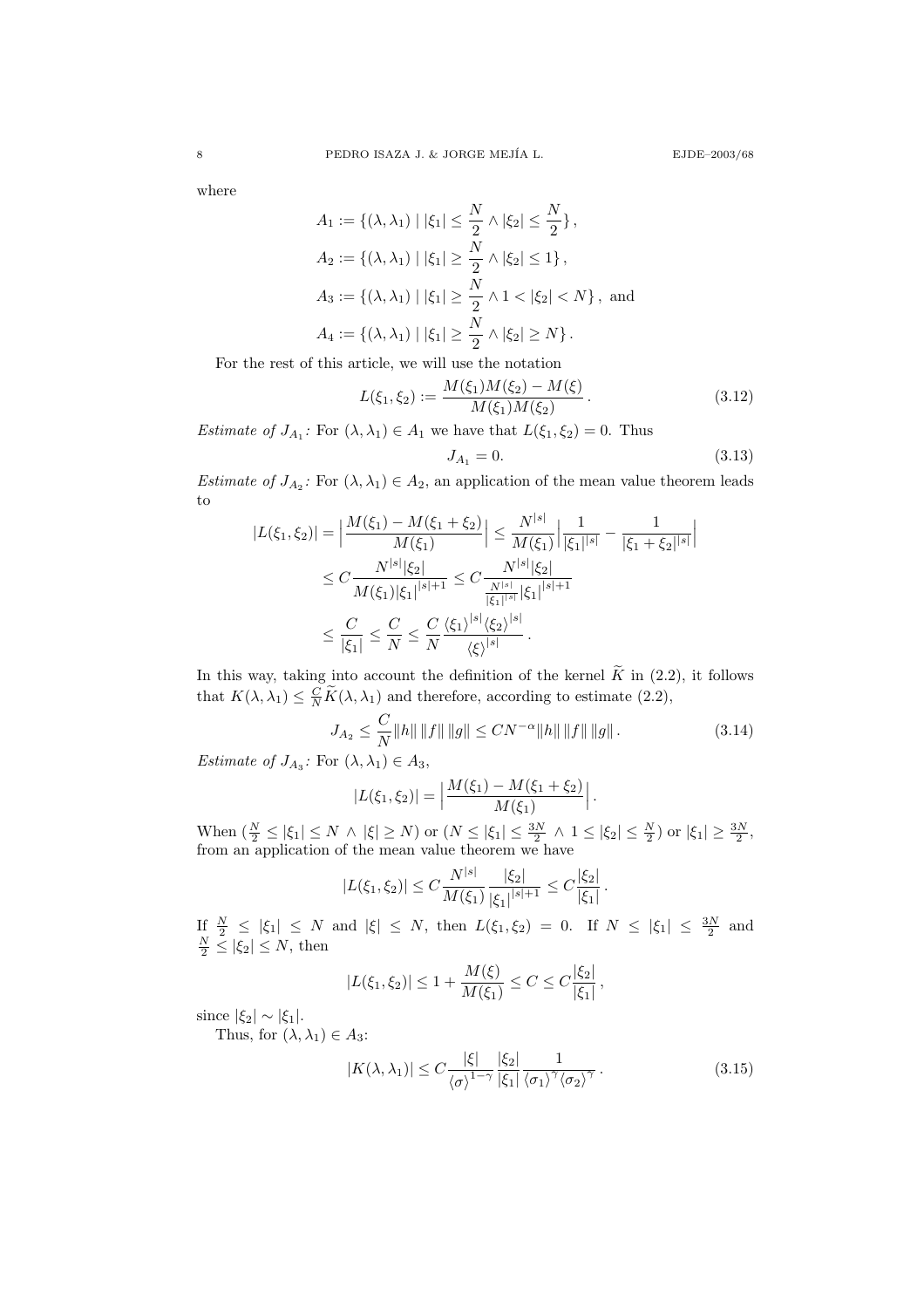According to our definitions we have

$$
\sigma_1 + \sigma_2 - \sigma = 3\xi \xi_1 \xi_2 + \frac{(\eta \xi_1 - \eta_1 \xi)^2}{\xi \xi_1 \xi_2}.
$$

Therefore,  $|\xi\xi_1\xi_2|\leq \max\{|\sigma|,|\sigma_1|,|\sigma_2|\}.$  If  $|\sigma|=\max\{|\sigma|,|\sigma_1|,|\sigma_2|\},$  then

$$
\frac{|\xi|}{\langle \sigma \rangle^{1-\gamma}} \frac{|\xi_2|}{|\xi_1|} \le \frac{|\xi|^{\gamma} |\xi_2|^{\gamma} |\xi \xi_1 \xi_2|^{1-\gamma}}{\langle \sigma \rangle^{1-\gamma} |\xi_1|^{2-\gamma}} \n\le C \frac{|\xi|^{\gamma} |\xi_2|^{\gamma}}{|\xi_1|^{2-\gamma}} \le C \frac{|\xi_1|^{\gamma} |\xi_2|^{\gamma}}{|\xi_1|^{2-\gamma}} + C \frac{|\xi_2|^{\gamma} |\xi_2|^{\gamma}}{|\xi_1|^{2-\gamma}} \n\le C \frac{N^{\gamma}}{N^{2-\gamma}} + C \frac{N^{2\gamma}}{N^{2-\gamma}} \le C N^{-(2-3\gamma)},
$$

and from (3.15),

$$
|K(\lambda, \lambda_1)| \le CN^{-(2-3\gamma)} \frac{1}{\langle \sigma_1 \rangle^{\gamma} \langle \sigma_2 \rangle^{\gamma}}.
$$
\n(3.16)

If  $|\sigma_1| = \max\{|\sigma|, |\sigma_1|, |\sigma_2|\},\$  then

$$
\begin{aligned} \frac{|\xi|}{\langle \sigma_1 \rangle^{\gamma}} \frac{|\xi_2|}{|\xi_1|} \frac{1}{\langle \sigma \rangle^{1-\gamma}} &\leq \frac{|\xi| |\xi_2|}{\langle \sigma_1 \rangle^{1-\gamma} |\xi_1| \langle \sigma \rangle^{\gamma}} \leq \frac{|\xi|^{\gamma} |\xi_2|^{\gamma} |\xi \xi_1 \xi_2|^{1-\gamma}}{\langle \sigma_1 \rangle^{1-\gamma} |\xi_1|^{2-\gamma} \langle \sigma \rangle^{\gamma}} \\ &\leq C \frac{|\xi|^{\gamma} |\xi_2|^{\gamma}}{|\xi_1|^{2-\gamma} \langle \sigma \rangle^{\gamma}} \leq C \frac{N^{-(2-3\gamma)}}{\langle \sigma \rangle^{\gamma}}, \end{aligned}
$$

and from (3.15)

$$
|K(\lambda, \lambda_1)| \le CN^{-(2-3\gamma)} \frac{1}{\langle \sigma \rangle^{\gamma} \langle \sigma_2 \rangle^{\gamma}}.
$$
\n(3.17)

If  $|\sigma_2| = \max\{|\sigma|, |\sigma_1|, |\sigma_2|\}$ , then, as in the former case,

$$
\frac{|\xi|}{\langle \sigma_2 \rangle^{\gamma}} \frac{|\xi_2|}{|\xi_1|} \frac{1}{\langle \sigma \rangle^{1-\gamma}} \leq C \frac{N^{-(2-3\gamma)}}{\langle \sigma \rangle^{\gamma}}
$$

and from (3.15),

$$
|K(\lambda, \lambda_1)| \le CN^{-(2-3\gamma)} \frac{1}{\langle \sigma \rangle^{\gamma} \langle \sigma_1 \rangle^{\gamma}}.
$$
\n(3.18)

Let us denote by  $A_{30}$ ,  $A_{31}$ , and  $A_{32}$  the subsets of  $A_3$  corresponding to each one of the former cases respectively. Then, from (3.16) we have

$$
J_{A_{30}} \le CN^{-(2-3\gamma)} \int_{\mathbb{R}^3} h(\lambda) \int_{\mathbb{R}^3} \frac{f(\lambda_1) g(\lambda_2)}{\langle \sigma_1 \rangle^{\gamma}} d\lambda_1 d\lambda
$$
  
\n
$$
\le CN^{-(2-3\gamma)} \|h\| \|FG\|
$$
  
\n
$$
\le CN^{-(2-3\gamma)} \|h\| \|F\|_{L_{xyt}^4} \|G\|_{L_{xyt}^4},
$$

where  $\widehat{F}(\lambda) := \frac{f(\lambda)}{\langle \sigma \rangle^{\gamma}}$  and  $\widehat{G}(\lambda) := \frac{g(\lambda)}{\langle \sigma \rangle^{\gamma}}$ .

Using the Strichartz inequality (see [8], Proposition 2.1 and [3, Lemma 3.3])

$$
||F||_{L_{xyt}^4} \le C||f|| \quad \text{if } \gamma > \frac{1}{2},\tag{3.19}
$$

it follows that

$$
J_{A_{30}} \leq C N^{-(2-3\gamma)} \|h\| \|f\| \|g\|.
$$

In a similar way, from  $(3.17)$  and  $(3.18)$ ,

$$
J_{A_{31}} + J_{A_{32}} \leq CN^{-(2-3\gamma)} \|h\| \|f\| \|g\|.
$$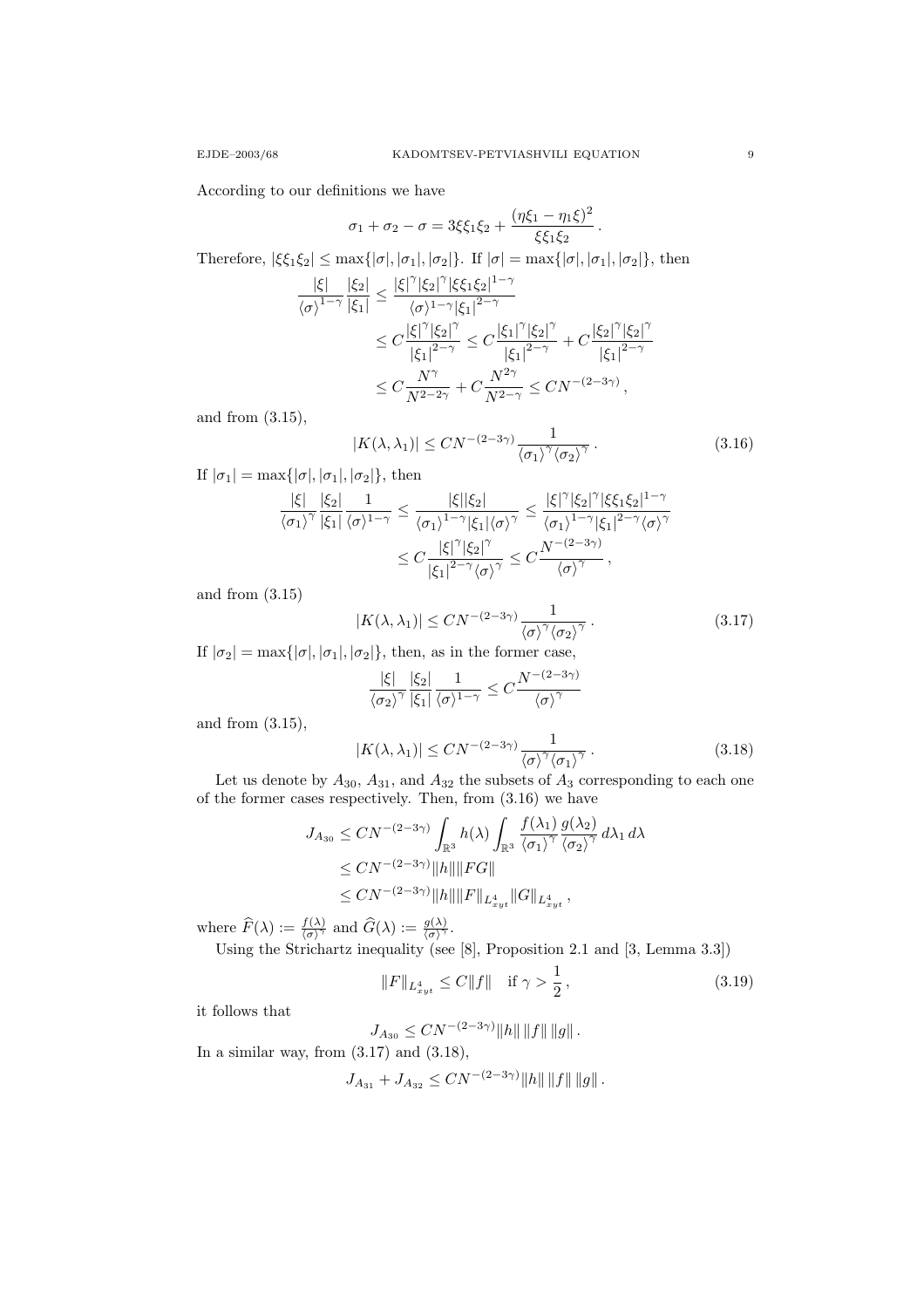In this manner,

$$
J_{A_3} \le CN^{-\alpha} \|h\| \|f\| \|g\|.
$$
\n(3.20)

*Estimate of*  $J_{A_4}$ : To estimate  $J_{A_4}$  we require the following lemma.

**Lemma 3.2.** If  $\overline{s} \in (-\frac{1}{4}, 0)$ ,  $\gamma > \frac{1}{2}$  satisfy  $(\frac{1}{2} - \gamma) + \frac{2}{3}(\frac{1}{4} + \overline{s}) > 0$ , and  $\varepsilon > \frac{1}{6}$ , then, for u and v such that supp  $\widehat{u}$ , supp  $\widehat{v} \subseteq \{\lambda \mid |\xi| \geq 1\}$ , the following inequality holds

$$
\|\partial_x(uv)\|_{0(\gamma-1)0} \le C \|u\|_{\overline{s}\gamma\epsilon} \|v\|_{\overline{s}\gamma\epsilon}.\tag{3.21}
$$

The proof of this lemma is a direct adaptation of [4, lemma 3.1], with the exception that in this case it is not necessary to consider the set  $\Omega_6$  used there for the study of low frequencies and that demands the condition  $\varepsilon > \frac{1}{6} + \frac{2|\overline{s}|}{3}$  $\frac{|s|}{3}$ , which we have weakened here.

Inequality (3.21) is equivalent to the estimate

$$
\iint_{\{(\lambda,\lambda_1)\mid |\xi_1|, |\xi_2|\geq 1\}} |\xi| \langle \sigma \rangle^{\gamma-1} \langle \xi_1 \rangle^{|\overline{s}|} \langle \xi_2 \rangle^{|\overline{s}|} h(\lambda) \frac{\overline{f}(\lambda_1)}{\langle \sigma_1 \rangle^{\gamma} \langle \theta_1 \rangle^{\epsilon}} \frac{\overline{g}(\lambda_2)}{\langle \sigma_2 \rangle^{\gamma} \langle \theta_2 \rangle^{\epsilon}} d\lambda_1 d\lambda
$$
\n
$$
\leq C \|h\| \|\overline{f}\| \|\overline{g}\|,
$$
\n(3.22)

which we will use now to estimate  $J_{A_4}$ . For  $(\lambda, \lambda_1) \in A_4$ ,

$$
\begin{aligned}|L(\xi_1,\xi_2)|&\leq 1+\frac{M(\xi)}{M(\xi_1)M(\xi_2)}\leq C\frac{\langle \xi_1\rangle^{\frac{\alpha}{2}}\langle \xi_2\rangle^{\frac{\alpha}{2}}}{N^{\frac{\alpha}{2}}N^{\frac{\alpha}{2}}}+\frac{C}{\frac{N^{|s|}}{||\xi_1|^{|s|}}\frac{N^{|s|}}{|\xi_2|^{|s|}}}\\ &\leq C\frac{\langle \xi_1\rangle^{\frac{\alpha}{2}}\langle \xi_2\rangle^{\frac{\alpha}{2}}}{N^{\alpha}}+C\frac{\langle \xi_1\rangle^{|s|}\langle \xi_2\rangle^{|s|}}{N^{|s|}N^{|s|}}\cdot\frac{\langle \xi_1\rangle^{\frac{\alpha}{2}-|s|}\langle \xi_2\rangle^{\frac{\alpha}{2}-|s|}}{N^{\frac{\alpha}{2}-|s|}N^{\frac{\alpha}{2}-|s|}}\\ &\leq C\frac{\langle \xi_1\rangle^{\frac{\alpha}{2}}\langle \xi_2\rangle^{\frac{\alpha}{2}}}{N^{\alpha}},\end{aligned}
$$

since  $\frac{\alpha}{2} - |s| \ge 0$ .

Therefore, using (3.22) with  $\bar{s} = -\frac{\alpha}{2}$  (which is possible since if  $2|s| < \alpha < 2-3\gamma$ , then  $|s| < \frac{\alpha}{2} < 1 - \frac{3}{2}\gamma$  and thus,  $-\frac{\alpha}{2} \in \left(-\frac{1}{4}, 0\right)$  and  $\left(\frac{1}{2} - \gamma\right) + \frac{2}{3}\left(\frac{1}{4} - \frac{\alpha}{2}\right) =$  $\frac{1}{3}(2-3\gamma-\alpha) > 0$ , it follows that

$$
J_{A_4} \le CN^{-\alpha} \|h\| \|f\| \|g\|.
$$
\n(3.23)

The statement of Lemma 1.2 follows now from (3.11), (3.13), (3.14), (3.20), and  $(3.23)$ .

### 4. Proof of Theorem 1.3

In our proof we will make use of the homogeneity properties of the KPII equation which we now describe as: For  $\delta > 0$  we define

$$
u_{0\delta}(x,y) := \delta^{\frac{2}{3}} u_0(\delta^{\frac{1}{3}}x, \delta^{\frac{2}{3}}y),
$$
  

$$
u_{\delta}(x,y,t) := \delta^{\frac{2}{3}} u(\delta^{\frac{1}{3}}x, \delta^{\frac{2}{3}}y, \delta t).
$$

Then  $u \in X_{s\gamma\epsilon N}[0, T]$  is a solution of the IVP (1.1) in [0, T] with initial datum  $u_0$ if and only if  $u_{\delta} \in X_{s\gamma\epsilon N}[0, T/\delta]$  is a solution of  $(1.1)$  in  $[0, T/\delta]$  with initial datum  $u_{0\delta}$ . We also observe that,

$$
||u_{0\delta}||_{s_N} \le CN^{|s|} \delta^{\left(\frac{1}{6} - \frac{|s|}{3}\right)} ||u_0||_s.
$$
\n(4.1)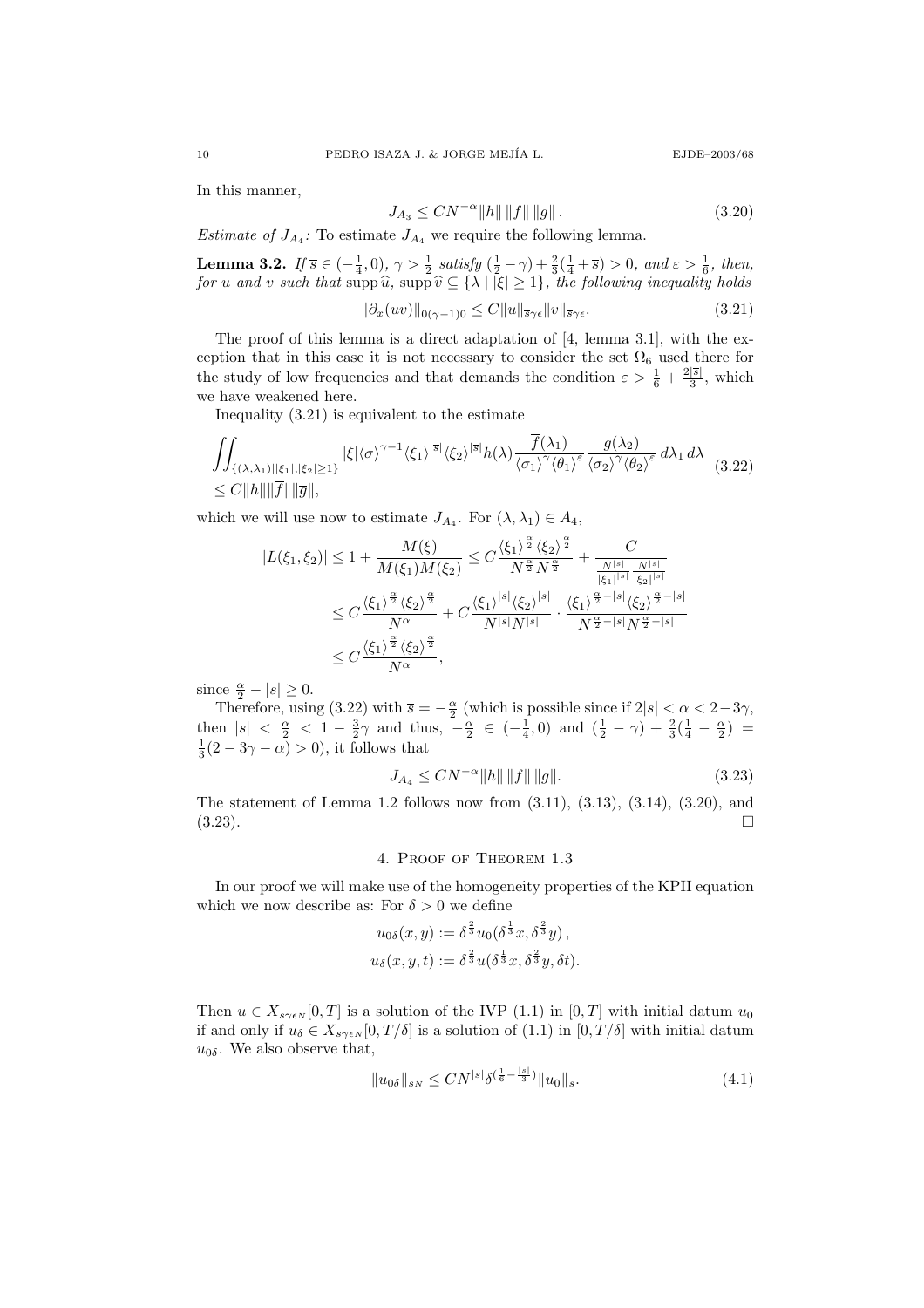Let  $C := \max\{C_1, \overline{C}\}\$ , where  $C_1$  is the constant in estimates (1.4) and (1.5) corresponding to  $T = 1$ , and  $\overline{C}$  is the constant in (1.6). Let  $R := \frac{1}{8C^2}$ . If  $v_0 \in H^{s0}$ with  $||v_0||_{SN} \leq R$ , then from (1.4), (1.5), and (1.6) we can conclude that the operator  $\Phi_{v_0}$  defined by

$$
\Phi_{v_0}(w) := \Psi(\cdot_t)W(\cdot_t)v_0 - G_1(\partial_x w^2)
$$

maps the closed ball  $\overline{B(0, 2CR)}$  of  $X_{s\gamma\epsilon N}$  into itself and is a contraction. Therefore,  $\Phi_{v_0}$  has a unique fixed point w in this ball. Thus,  $w|_{[0,1]} \in X_{s\gamma\epsilon N}[0,1]$  is a solution in  $[0, 1]$  of  $(1.1)$  with initial datum  $v_0$ .

Let  $u_0 \in H^{s0}$  with  $\partial_x^{-1} u_0 \in S'(\mathbb{R}^2)$  and suppose that N and  $\delta > 0$  are such that

$$
||u_{0\delta}||_{sN} \le CN^{|s|} \delta^{(\frac{1}{6} - \frac{|s|}{3})} ||u_0||_s = \frac{R}{4}.
$$
\n(4.2)

(We are supposing without loss of generality that  $||u_0||_s \neq 0$ ). Since  $||u_{0\delta}||_{sN} \leq R$ , the operator  $\Phi_{u_{0\delta}}$  has a fixed point  $w \in X_{s\gamma\epsilon N}$  in  $B(0, 2CR)$ . Let  $v := w|_{[0,1]}$ . We can take a sequence  $\{v_{0n}\}\$ in  $H^{\infty}(\mathbb{R}^2)$  with  $\partial_x^{-1}v_{0n} \in H^{\infty}(\mathbb{R}^2)$ , such that  $v_{0n} \to u_{0\delta}$ in  $H^{s0}$  and such that  $||v_{0n}||_{sN} \leq \frac{R}{2}$ .

For each n, let  $w_n \in X_{s\gamma\epsilon N}$  be the fixed point in  $B(0, 2CR)$  of  $\Phi_{v_{0n}}$  and set  $v_n := w_n|_{[0,1]}$ .

Since the local problem is locally well-posed in  $X_{s\gamma\varepsilon}$  for initial data in  $H^{s0}$  and the norms  $\| \cdot \|_{s}$  and  $\| \cdot \|_{s\gamma\varepsilon}$  are equivalent to  $\| \cdot \|_{sN}$  and  $\| \cdot \|_{s\gamma\varepsilon N}$ , respectively, we have that

$$
v_n \to v \quad \text{in } X_{s\gamma\epsilon N}[0,1].\tag{4.3}
$$

Since  $v_{0n} \in H^{\infty}(\mathbb{R}^2)$  and  $\partial_x^{-1}v_{0n} \in H^{\infty}(\mathbb{R}^2)$ , from (3.1) and (3.2) it follows that

 $||I_Nv_n(1)||_{L^2}^2 \leq ||I_Nv_{0n}||_{L^2}^2 + C||\partial_x[I_N(w_n^2) - (I_Nw_n)^2]||_{0(\gamma-1)0}||I_Nw_n||_{0\gamma_0},$ 

and from Lemma 1.2 we obtain that

$$
||I_N v_n(1)||_{L^2}^2 \le \frac{R^2}{4} + CN^{-\alpha} ||I_N w_n||_{0\gamma\varepsilon}^2 ||I_N w_n||_{0\gamma\varepsilon}^2
$$
  

$$
\le \frac{R^2}{4} + CN^{-\alpha} ||w_n||_{s\gamma\varepsilon N}^3
$$
  

$$
\le \frac{R^2}{4} + CN^{-\alpha} 8C^3 R^3.
$$

From (4.3) and the immersion of  $X_{s\gamma\epsilon N}[0,1]$  in  $C([0, 1]; H_N^{s0})$ , we conclude that

$$
||I_N v(1)||_{L^2}^2 \le \frac{R^2}{4} + CN^{-\alpha}, \tag{4.4}
$$

where C is independent of N and  $\delta$ .

In virtue of (4.4), for  $k \in \mathbb{N}$ , we can obtain a solution of problem (1.1) with initial datum  $u_{0\delta}$  in the interval  $[0, k]$  whenever  $(k-1)CN^{-\alpha} \leq \frac{3}{4}R^2$ .

The largest k with this property is the integer  $\bar{k}$  for which  $(\bar{k}-1)CN^{-\alpha} \leq \frac{3}{4}R^2$  $\overline{k}CN^{-\alpha}$ . If we wish to have a solution with initial datum  $u_0$  in the interval  $[0, T]$ , it suffices to have  $\bar{k} > \frac{T}{\delta}$ . We know from (4.2) that  $\delta^{\frac{1}{6} - \frac{|s|}{3}} = CN^{-|s|}$ ; or, which is the same,  $\delta = CN^{\frac{-6|s|}{1-2|s|}}$  and  $T/\delta = CTN^{\frac{6|s|}{1-2|s|}}$ . Now, since  $\overline{k} > CN^{\alpha}$ , if we choose N in such a way that  $CN^{\alpha} > CTN^{\frac{6|s|}{1-2|s|}},$  then we will have a solution of the problem with initial datum  $u_{0\delta}$  in the interval  $[0, \frac{T}{\delta}]$ . This is possible if

$$
\alpha > \frac{6|s|}{1 - 2|s|} \,. \tag{4.5}
$$